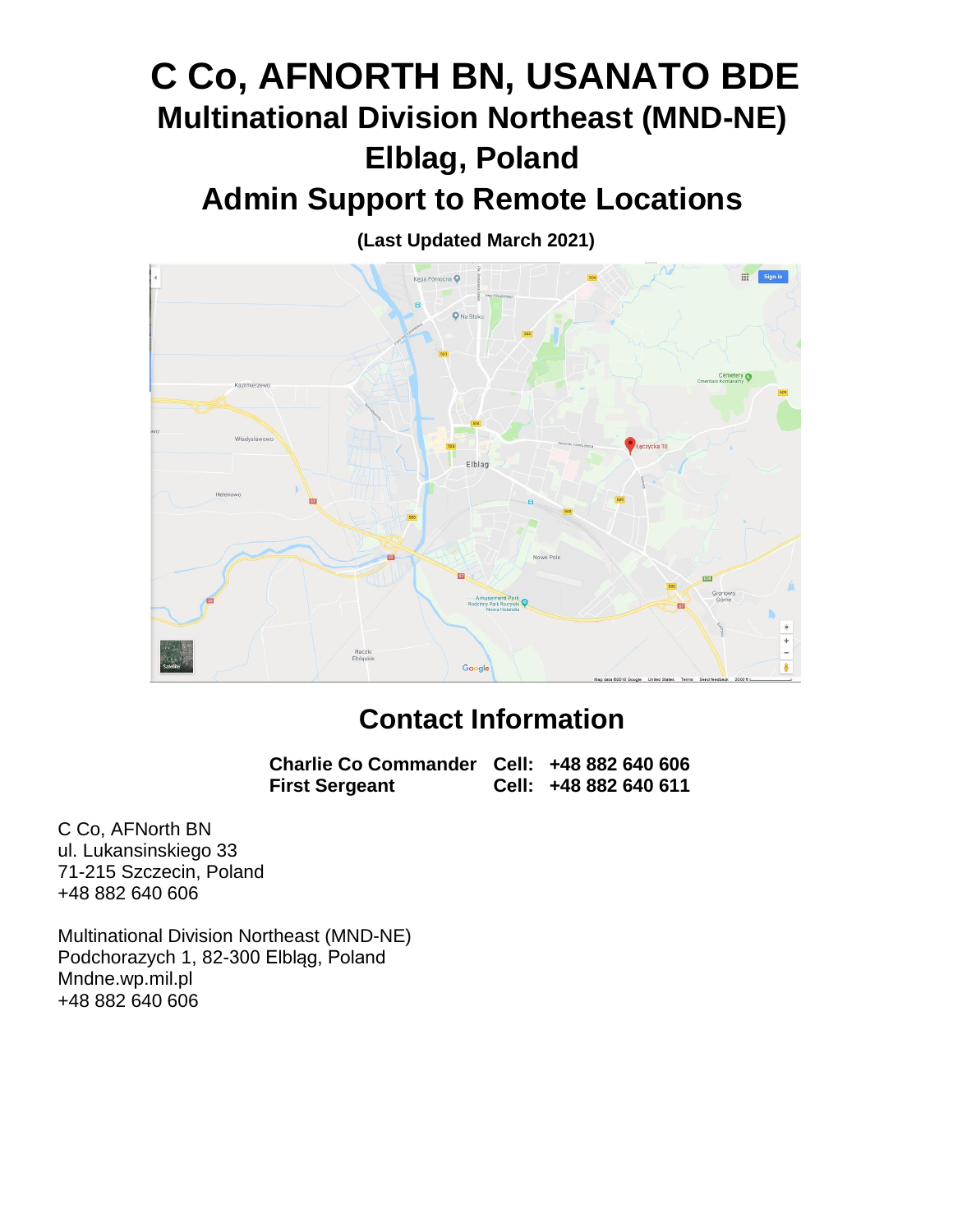# **Welcome**

I would like to take this opportunity to welcome you to Charlie Company, Allied Forces North Battalion (AFNORTH), and United States Army North Atlantic Treaty Organization (USANATO) Brigade. We have a very unique organization. Our company is located Szczecin, Poland. The Battalion Headquarters is in Mons, Belgium and the Brigade Headquarters is at Sembach, Germany.

Our mission is to enhance the well-being of individual Soldier and Family readiness through human resources, training, and logistical support. We deliver support to members assigned to Poland, the Baltics, Czech Republic, Hungary and Slovakia

You are further assigned to Multinational Division Northeast in Elblag (MND-NE), Poland. So we are better prepared to receive you, keep us abreast of changes to your arrival date. Your sponsor's contact information is in you welcome letter. Your sponsor will be assisting you to make your transition as seamless as possible. Please inform him or her of any special requirements (i.e., pets, housing, or medical needs).

All Family members, of qualifying age and Command Sponsored are required to travel with a no-fee passport. We also highly encourage you to hand-carry your training records, obtain "**copies**" of your medical and dental records, and documents required to in-process (i.e., PCS orders, DA Form 31, marriage certificate, birth certificate(s) for the children, household goods, vehicle shipping documents, and travel expense receipts). Also, it is best to bring at least 90 days of prescribed medication until you are enrolled in the TRICARE Overseas Program Prime Remote (TOP PR).

To financially prepare for this move, it will be important to allocate savings to cover initial PCS expenses upon arrival. These expenses will include housing security deposit, first month rent, realtor fee, fuel ration deposit, immediate-use household goods, annual insurance premium payment, vehicle inspection, registration and repairs, utility and internet deposits and cellular phone contracts. These initial costs can be in excess of \$7,000. These initial costs can be in excess of \$7,000. You don't need to bring your \$7K funds in paper cash, but it is important that you can access it via bank transfers or ATM withdrawals immediately upon arrival. Advances for housing security deposit and first month rent are available through the finance office. If you require additional financial information or support please contact your NSE NCO. After in-processing is complete, submit vouchers for reimbursable expenses, Move-In Allowance and Dislocation Allowance can be submitted through your NSE NCO. Please note, these payments may take several weeks to process.

The information below is not all inclusive and may change over time. It is especially important to check and verify a country's requirement for passport and visa.

### **Challenges associated with this remote location**

Procuring US equivalent standards of medical care, education for school aged dependents and overall quality of life are three of the foremost challenges that come with being posted at this remote location. Most quality of life services including housing leases, auto services, utility bill management, banking and cellular or internet require local language translation support. There are some medical, education and quality of life solutions 40-50 minutes away (driving) from Elblag in Gdansk.

# **Routine Admin Support**

All admin support such as actions, awards, evaluations, DD Forms 93, SGLV, leave and passes,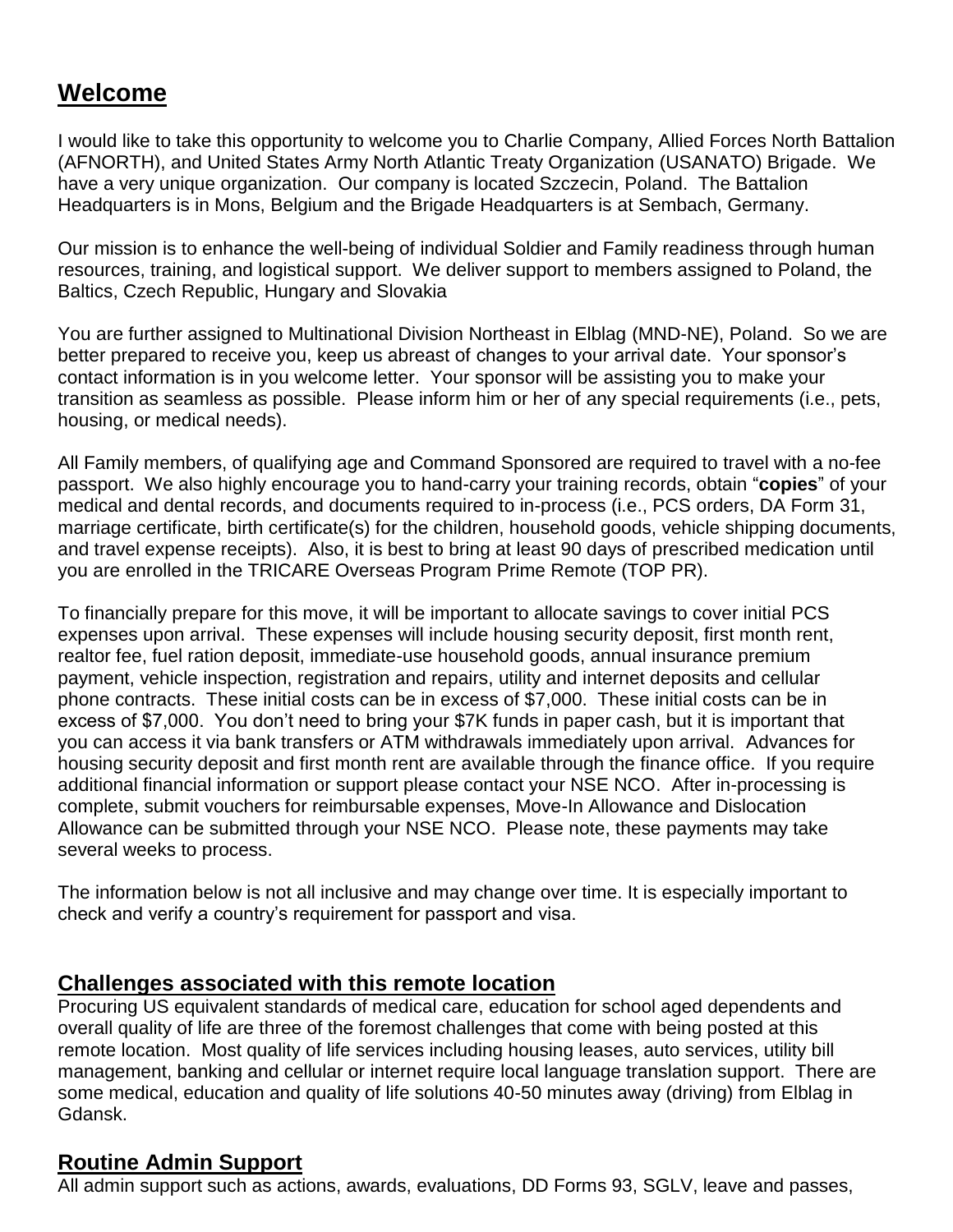SRB updates, rating scheme, MEDPROS updates, FVAP, and all other routing HR related actions are handled by the National Support Element (NSE) at Elblag. NSE supports their assigned personnel and BN's mission by ensuring individual Soldier and Family Readiness through administrative, HR, logistics, operations, and communications support. They receive direct guidance from company leadership. NSE personnel will coordinate with the local Admin Agent and the supporting Company and BN headquarters for all national support requirements for Army personnel. In the event there is not a local NSE NCO available, personnel will route all administrative actions directly to the C Company HQs NSE.

**NSE Personnel**: SSG Prescott, Tishay, [Tishay.a.prescott.mil@mail.mil,](mailto:Tishay.a.prescott.mil@mail.mil) +48.784.231.565.

#### **In-processing**

C Company HQs NSE will issue you an in or out-processing checklist. You will need to coordinate with your local NSE to ensure all requirements are met for these actions. Please follow each of the steps in the checklist and work closely with your sponsor and C Co NSE in submitting your required documents to start/stop your overseas entitlements, and establish your network access (in the USRAEUR domain). Your NATO installation will also have their own in/out-processing requirements with each staff section (J1, J2, J6, etc).

### **Resources**

#### **Garrison Support**

US Army Garrison Bavaria – Grafenwoehr Germany Training Area is the closest Army Installation to Eastern European/Baltic countries. Often, C Co personnel will visit the DEERs office, Health and Dental Clinic, Passport Office, Finance, Housing Office, MWR, PX and Commissary. C Company HQs NSE staff will be sending your in or out-processing documents to each respective offices during your transition. Ensure that you include the C Company HQs NSE on all communication when in or out-processing in order to ensure proper accountability. C Co utilizes USAG Bavaria as our servicing installation.

#### **Medical/Dental**

You are required to complete all PHA and dental requirements prior to arriving to the unit. Requirements include annual PHA, dental exam, immunizations, HIV, etc.

Dental care for the Soldiers must be done on the local economy through TRICARE International SOS (ISOS). Family members will receive dental care through enrollment in the TRICARE Overseas Dental Program managed by United Concordia.

TRICARE Overseas Program Prime Remote provides health care through International SOS to Active duty Service Members (ADSMs) and command sponsored Family members residing with them in designated overseas locations.

Website:<http://www.tricare.mil/PLANS/HealthPlans/TPRO.aspx>

Phone number: +44-20-8762-8384

Family members will need to be enrolled in TRICARE Overseas Program Prime Remote. It is best to contact the TRICARE Service Center at +44-20-8762-8384 to enroll by phone.

Soldiers and Family members will be referred to local health care providers by International SOS. International SOS maintains a list of local hospitals, clinics, and providers who speak English. However, once you arrive at your scheduled appointment, it will not be guaranteed that you will be speaking to and English-speaking receptionist or nurse. ISOS can provide live translations during your appointment, via telephone, if coordinated prior to your visit.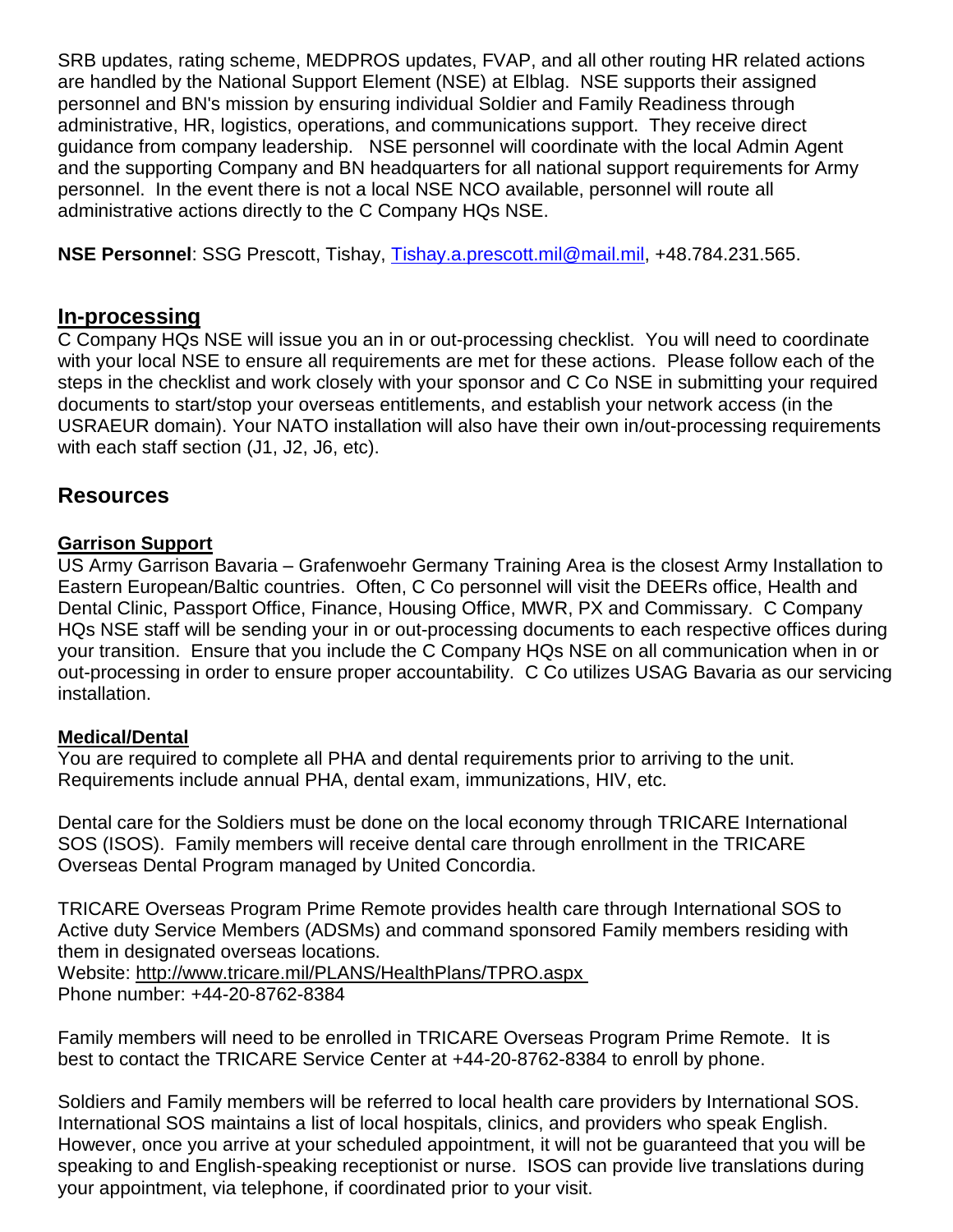C Co will provide you with the specific instructions on how to complete your PHA online and over the phone.

In certain instances when specialty care is not found in the Elblag community, ISOS will refer Soldiers and Family members to the most appropriate location where the specialty care can best be provided, which may be Grafenwoehr Medical Facility or Landstuhl Military Medical Center.

### **Graf Medical &Dental Clinic Hours of Operation**:

Mon-Fri 0730-1630, closed for federal holidays. Appointments +49 6371-9464-3000

# **Schools**

There are **NO** DoD Schools in Elblag, but there is a school that serves the NATO community of MND-NE. Szkola Podstawowa Regent International School is a multicultural international learning community using both Polish and English language instruction. As of 2018, this school is not yet accredited as an International school and the curriculum will need to be supplemented with study materials purchased by the sponsor. We encourage you to contact the school and request a consultation to determine if the school will meet your child's needs. Unfortunately, no other options exist for English-language schools in the area. Please work with your sponsor and the company to set up your NDSP (non-DoDEA) packet to process tuition costs. The full cost of these private schools are covered by DoDEA.

*SM's ARE REQUIRED TO REGISTER SCHOOL AGED DEPENDENTS WITH THE NON\*DOD SCHOOLS PROGRAM, NDSP. ACCESS THE STUDENT ON LINE REGISTRATION (SOR) AT THIS LINK: HTTPS://WWW.DODEA.EDU/NONDOD/PROCEDURES/INDEX.CFM FOR ASSISTANCE WITH REGISTRATION, EMAIL NDSP.MANAGEMENT@HQ.DODEA.EDU OR CALL CIV 571-372-5863/1897 DSN 312-372-5863/1897.*

Please visit [http://szkola.regent.edu.pl/?page\\_id=5797](http://szkola.regent.edu.pl/?page_id=5797) and<https://www.dodea.edu/nonDoD/> for more information about the Szkoły Anglojęzyczne Regent W Elblągu international school. The school is located at Królewiecka 100 Street, 82-300 Elbląg, Poland. Their phone number is +48 55 2340723.

# **Housing**

There is no Government Quarters/Housing available at Elblag. Families must reside in private housing. Many of the local quarters may be smaller than what some Americans are accustomed, however, there is suitable housing available. The housing office in Ansbach, Germany will process your request to reside on the economy, lease agreement, realtor fee and other documents. Please contact the following personnel and the C Company HQs NSE when you arrive to anticipate their administrative requirements.

Kirstin Boynton, GM Claudia Price, GM USAG Ansbach Housing USAG Ansbach Housing E-mail: [Kirstin.s.boynton2.ln@mail.mil](mailto:Kirstin.s.boynton2.ln@mail.mil) E-mail: claudia.price.ln@mail.mil DSN: 314-467-3696 DSN: 314-467-3696 Comm: +49 9802-83-3696 Comm: +49 9802-83-3696

NATO/Remote Site Manager NATO/Remote Site Customer Assistant

You will find housing without closets, yet the overall living quarters are comfortable and accommodating. Having a positive outlook and considering ways to adapt to a completely different culture will enable you to overcome this cultural differences. Many electrical appliances you currently own cannot be used on the European 220 voltage systems. However, most smart devices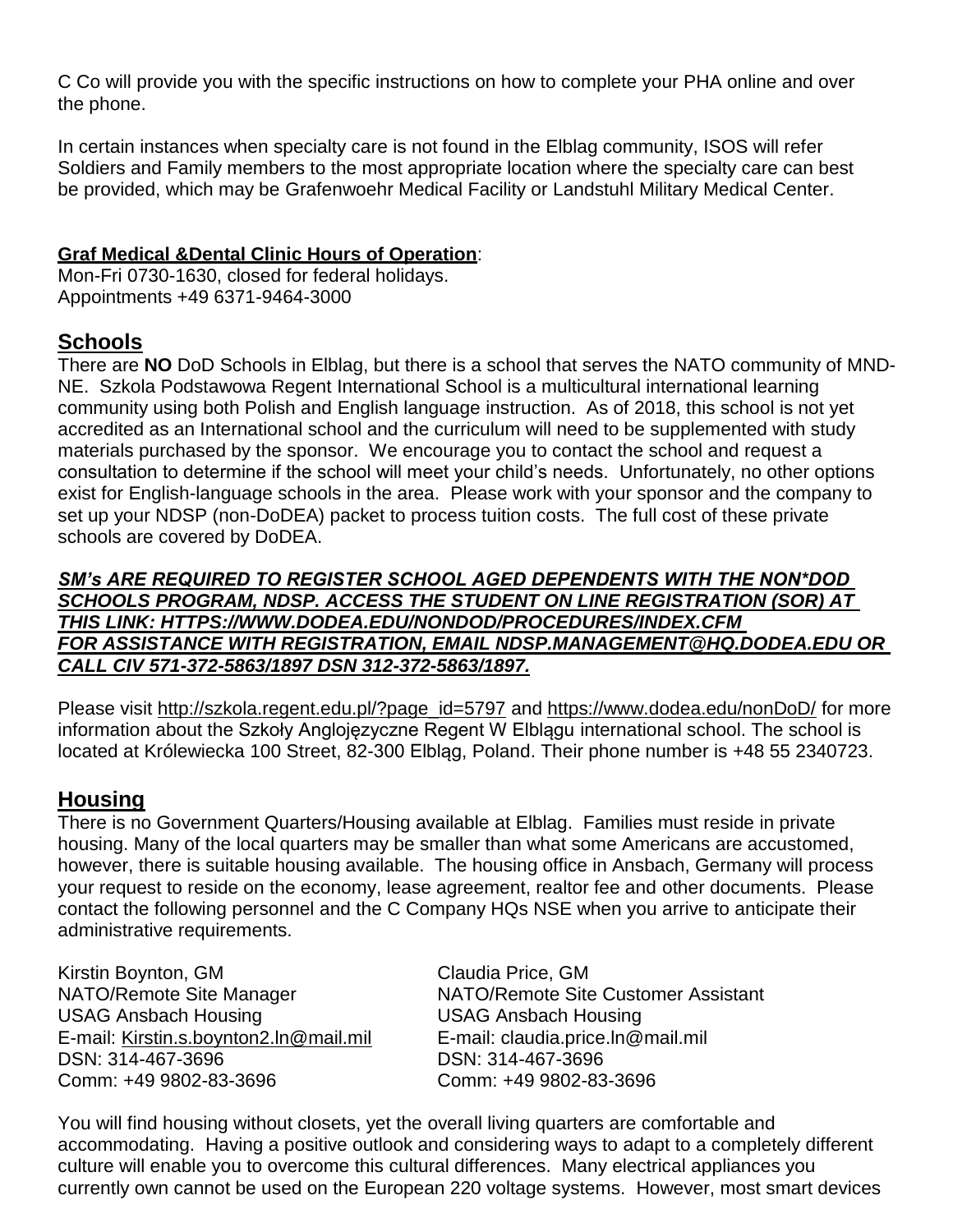like cellphones, laptops and tablets can be plugged in to the wall via an adapter. Additionally, other 120v appliances will require a step-down transformer, which you can purchase after you arrive. It will be possible to order transformers via amazon and have them delivered to your new APO. Please see the mail information regarding timeliness and size restrictions. Other host nation online retailers may be a good option to obtain compatible electronic devices or transformers. Unfortunately, Furniture Management Office (FMO) lending is not available due to the distance from the Ansbach Housing Office.

# **Passports/Visa**

Family members and US Government civilians traveling overseas are required to have passports. "No-fee passports" can be obtained at Government expense. The application process may take 4 to 6 weeks, so, you should begin the passport application process as soon as you receive your travel orders.

Tourist passports are needed for personal travel in Europe. You may apply for tourist passports on arrival, but for convenience it is recommended that you apply for the tourist passport while you're still residing in the United States. You can find more information on tourist passports from your local personnel services detachment, passport office nearest you, or from the U.S. State Departments official website at [http://travel.state.gov.](http://travel.state.gov/)

# **Mail**

The mail flows from Frankfurt, Germany and throughout Poland and is dropped off to the Elblag NSE. The mailing address is **UNIT 93358, MND-NE NSE, APO AE 09002**. Items take about two weeks to get here from stateside. Please keep that in mind. Size restrictions do apply for parcels, which is often 18" by 18". However, we have seen larger items be delivered, but it is not guaranteed.

### **Banking**

Internet, cellular and TV providers, utilities and contract-based services require a host nation bank account for payment. The local currency is Zloty (PLN). Your sponsor may be able to recommend financial institutions that provide convenient branch and ATM locations. Please remember that conversion fees apply to your transactions when transferring dollars to the local currency or at point of sale (if paying in USD). Many people make the mistake of calculating the equivalent currency when looking at the price of a good or service, but vendors and banks offer different conversions rates that is not equal to a simple conversion. Banks often provide more competitive conversion rates, so it may be best to transfer USD to local currency within your account to avoid excessive transaction fees or conversion rates at the point of sale. It will be important to know your bank's International Bank Account Number (IBAN) or SWIFT number, as this information will almost always be needed when paying bills, tickets or contract services online.

# **Vehicles**

License: To legally operate your POV, you will need to apply for, and purchase an international driver's license. Many U.S. personnel in NATO accomplish this through AAA. Please reach out to your sponsor for alternatives if AAA is not available to you. When you arrive in country, you will need to apply for the USAEUR Polish Driver's license. All C Company personnel stationed at the Multinational Corps Northeast (MNC-NE), Multinational Division Northeast (MND-NE), Joint Forces Training Center (JFTC) and the NATO Force Integration Unit Poland (NFIU-PL), and their command sponsored dependents are required to maintain a USAREUR-AF Poland Driver's License in order to operate a motor vehicle in Poland in accordance with the ASG Poland USAREUAR-AF Poland Driver's Licensing and POV Registration Process SOP.

Registration: Registration is often a complicated task. Before registration begins, you will need to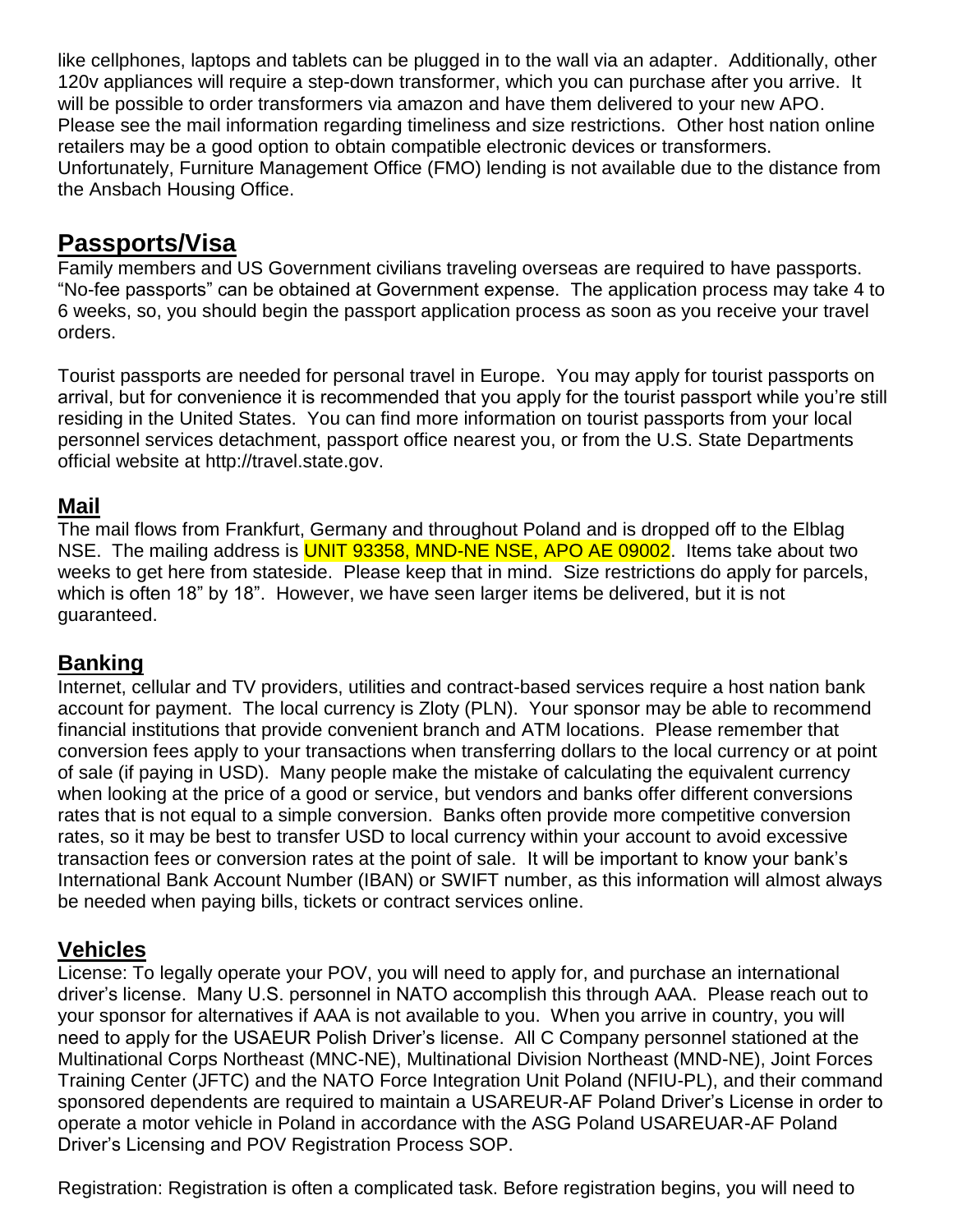have your vehicle inspected at a reputable mechanic shop or inspection station. The inspectors will ask for translated copies of your previous registration and a data sheet that outlines the technical specifications for your vehicle. European inspections are rigorous. Technicians will complete a bumper-to-bumper, top to bottom, inspection that states any deficiencies. You will then have up to two weeks to correct the deficiencies, i.e. repair it, or you will need to pay for a whole new inspection at full-cost. Be prepared to pay for repairs or parts replacement if your vehicle is not new or wellmaintained. Once completed, you will need to have written permission from your finance company to register in your host nation (translated), a bill of sale (translated), previous registration, customs documents, local inspection and (in some cases) a drivers history from the past seven years (translated) for the insurance company. You will need assistance from a language specialist or local national to take your documents to the local DMV, pay the fees, and receive your temporary plates. After you are entered into the DMV database, permanent plates will be issued.

Fuel: There is a current agreement with the Polish government to waive Value Added Tax and Excise Tax from your fuel purchases. Fuel in Europe can cost up to three times the cost in the U.S. It is important to plan trips according to authorized fuel stations. In Poland, NATO personnel utilize ORLEN fuel stations. You will need to provide a deposit, in excess of \$500, and pay your fuel bill (as charged to your ORLEN card) once a month. Please speak with your sponsor about the forms and account numbers you will need to establish your account.

### **Transportation**

The Transportation office located on USAG Bavaria – Grafenwoehr. The arrival of Household Goods (HHG) will be coordinated through this office. Your sponsor will assist you in working with transportation personnel to ensure the delivery of your HHGs after you find a home. Once your housing contract is complete you can track your move at:<http://www.move.mil/> website. Upon notification of a shipment's arrival, you must schedule a delivery date and be at your quarters on that date to accept delivery. HHG shipments for newcomers to your location should not include Personally Owned Firearms (POF). Host nation law is to absolutely minimize the import of weapons. The need to have a weapon must be proven by the local authorities and there is no guarantee request will be approved. Newcomers will not have the option to store POFs in the unit arms room due to the limited available space or prohibition of POFs in your orders.

### **IT Support**

It support is not available at Elblag. Instead this service is found at the C Co HQ at Szczecin. The company will process NIPR account requests access to a NIPR computers via a common access kiosk. VPN access can also be requested from the C Company HQs NSE if needed. Most of your emails will be on NATO provided unclassified or Secret servers.

### **Reassignments**

When a SM out-processes from C Co their main POC is the C Company HQs NSE in Szczecin, Poland. The Company coordinates issuance of PCS orders from the BN MPD/S1 at Mons, Belgium and coordinates all out-processing requirements such as transportation and housing with the USAGs in Ansbach and Grafenwoehr.

# **Clearance**

The NATO Secret, SF86 renewals, and other clearances are process by the AFNORTH Bn S2 through the NSE at C Co HQ in Szczecin. If fingerprints are required, the Service member must travel to Grafenwoehr on TDY.

### **Hand Receipts**

The property books are controlled by the Company Commander at C Co HQ Szczecin, Poland.